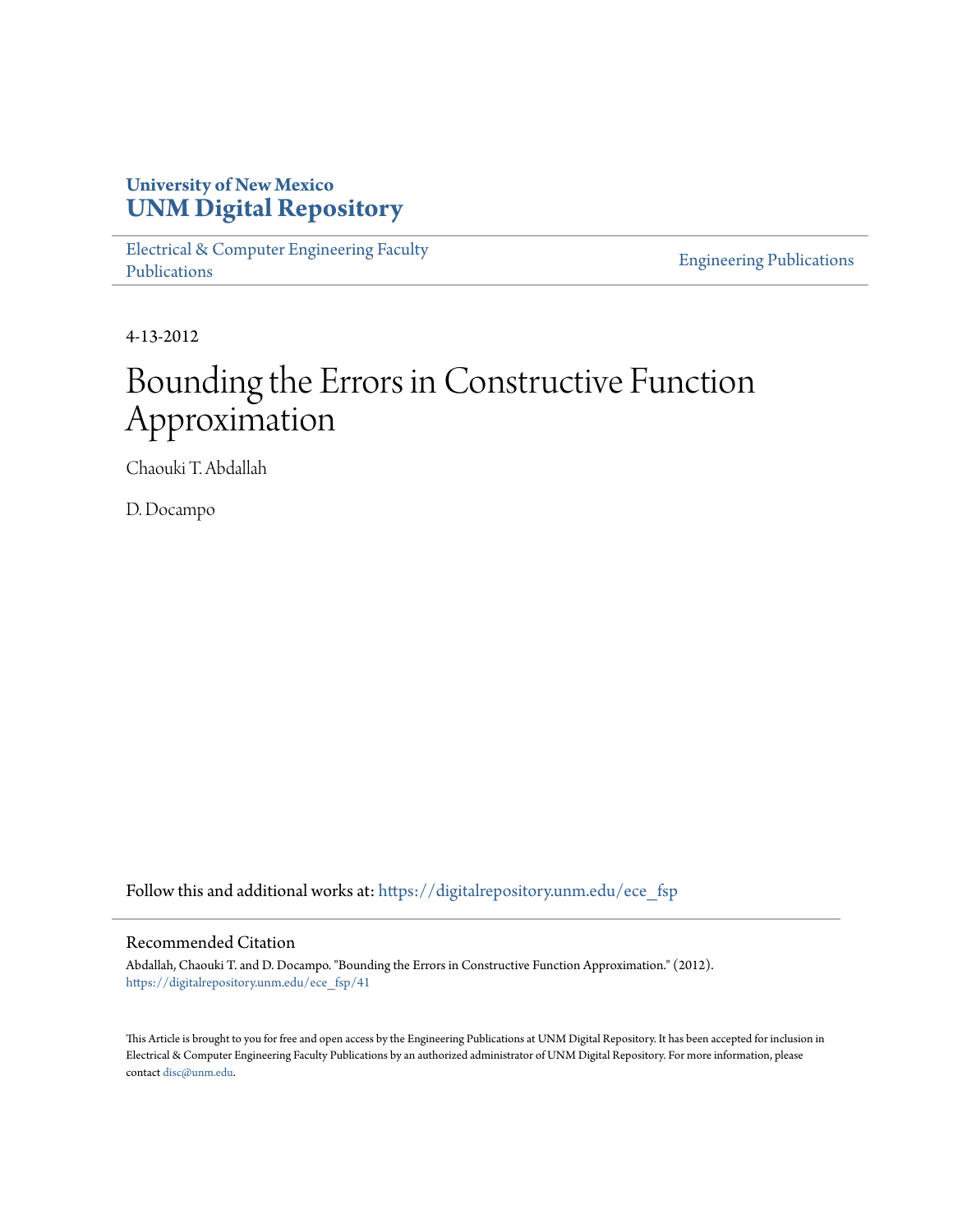## BOUNDING THE ERRORS IN CONSTRUCTIVE FUNCTION APPROXIMATION

D. Docampo and C.T. Abdallah\*

ETSIT Universidad de Vigo Campus Universitario Vigo - \*EECE Department, University of New Mexico, USA

> $e$ -mail: ddocampo@tsc.uvigo.es

Tel - -  fax - 

In this paper we study the theoretical limits of finite constructive convex approximations of a given function in a Hilbert space using elements taken from a reduced subset- we also investigate the tradeo between the the the global error and the partial error during the iterations of the solution.

The results obtained constitute a refinement of well established convergence analysis for constructive iterative sequences in Hilbert spaces with applications in projec tion pursuit regression and neural network training-

## Introduction

Continuous functions on compact subsets of  $\mathcal{R}^d$  can be uniformly approximated by linear combinations of sig moidal functions in the issue of how the issues of how the issues of how the error results in the error results of how the error  $\sim$ in the approximation is related to the number of sig moidals used is one of paramount importance from the point it view of applications and it can be phrased in a more c general way as the problem of approximating a given el ement (function)  $f$  in a Hilbert space  $H$  by means of an iterative sequence  $f_n$ , and has an enormous impact in establishing convergence results for projection pursuit algorithms  $[3]$ , neural network training  $[4]$  and classification is has been that the this problem problems the this problem that the canonical state of the capacity of given a constructive solution where the iterations taking place involve computations in a reduced subset  $G$  of  $H$ .

In this paper we formulate the problem in such a way that we can study the bounds for the error in the ap proximation, obtain the best possible trade-off between

global and partial errors, and derive bounds for the global error when a prespecified partial error is fixed.

The rest of the paper is organized as follows: Section 2 will state the problem and highlight its practical implications- Section 
 will review Barrons and Din gankar's solutions to the problem, while Section 4 will provide the framework under which those solutions can . Section will also the limits of the limit of the limits of the global control of the global control of the g error and its relation to the partial errors at each step of the finally process- finally section ( ) will close the section  $\sim$ paper with the conclusions and further work.

#### $\overline{2}$ The Problem

Let G be a subset of a real or complex Hilbert space  $H$ . with norm  $||.||$ , such that its elements, g, are bounded in norm by some positive constant the motion promote the convex closure of G jier and closure of and convex hull of G in 11 p. The meet grown sound result; attributed to Maurey [4], concerning the error in approximating an element of  $\bar{co}(G)$  using convex combinations of n points in  $G$ , is the following:

 $\blacksquare$  contract  $\blacksquare$  . If  $\sigma$  and contract of contract  $\sigma$  and  $\sigma$  and  $\sigma$ stant such that  $c > b^- = ||f||^* = b_f^*.$  Then, for each positive integer n there is a point fn in the convex hul l of some n points of G such that:  $||f - f_n||^2 < -1$ .  $n$ 

The rst constructive proof of this lemma was given by Jones 
 and rened by Barron it includes an algo rithm to iterate the solution- The result is the following

 $\blacksquare$  The  $\blacksquare$  is the contractive function for  $\Box$  in the use of  $\Box$ fine the parameter  $\gamma$  as follows:

$$
\gamma = \inf_{v \in H} \sup_{g \in G} \left\{ ||g - v||^2 - ||f - v||^2 \right\}
$$

<sup>&</sup>lt;sup>1</sup>This work has been partially supported by AFOSR and BNR.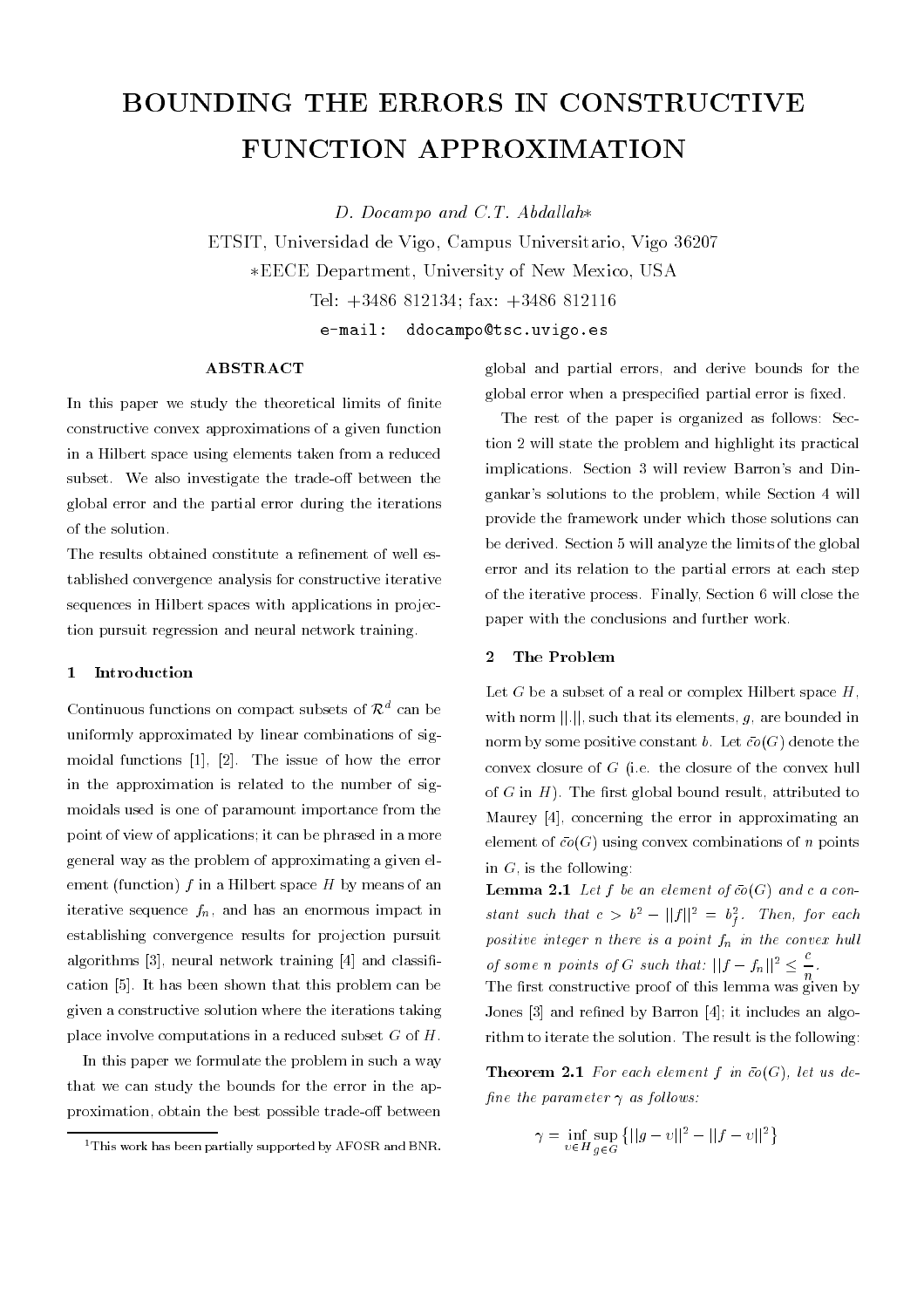$\mathbf{L}$  and we can construct that  $\mathbf{L}$  is the such we can contract the such that  $\mathbf{L}$ struct an iterative sequence fn fn chosen as a convex combination by the previous field  $g_n = 1$  and a  $g_n \in \mathcal{Q}_n$  $f_n = (1 - \lambda)f_{n-1} + \lambda g_n$ , such that  $||f - f_n||^2 \leq \overline{n}$ This new parameter,  $\gamma$ , is related to Maurey s  $\sigma_f$ ; just

make  $v = 0$  in the definition of  $\gamma$  to realize that  $\gamma \leq v_f^2$ . fThe relation between this problem and the univer sal approximation property of sigmoidal networks was clearly established in the clearly in the clearly in the clearly in the clearly in the clearly in the clearly in the clearly in the clearly in the clearly in the clearly in the clearly in the clearly in the clearly in the proven that, under certain mild restrictions, continuous functions on compact subsets of  $\mathcal{R}^d$  belong to the convex hull of the set of sigmoidal functions that one hidden layer neural networks can generate.

### Constructive solutions

The proof of Theorem in and is based on  $\mathcal{L}_1$  , the proof of Theorem in and is based on  $\mathcal{L}_2$ on the following lemma

**Lemma 3.1** Given  $f \in \overline{co}(G)$ , for each element of  $co(G)$ , h, and  $\lambda \in [0,1]$ :

$$
\inf_{g \in G} ||f - (1 - \lambda)h - \lambda g||^2 \le (1 - \lambda)^2 ||f - h||^2 + \lambda^2 \gamma \tag{1}
$$

The main result is derived using an inductive argument. At step 1, find  $g_1$  and  $\epsilon_1$  so that  $||f-g_1||^2 \leq \ln(g||f-g_1||^2)$  $g_{\parallel}$  +  $\epsilon_1$   $\leq$  0. This is guaranteed by (1), for  $\lambda = 1$ .

 $\mathbf{L}$  or  $\mathbf{u}_n$  be our iterative sequence in co $\mathbf{u}_n$ , assume that for  $n \geq 2$ ,  $||f-f_{n-1}||^2 \leq \theta/(n-1)$ . It is then possible to choose among different values of  $\alpha$  and  $\epsilon \eta$  so that

$$
(1 - \lambda)^2 ||f_{n-1} - f||^2 + \lambda^2 \gamma \le \frac{\delta}{n} - \epsilon_n \tag{2}
$$

At step n, select  $g_n$  such that  $||f - (1 - \lambda)f_{n-1} - \lambda g_n||^2 \le$ 

$$
\inf_{g \in G} ||f - (1 - \lambda)f_{n-1} - \lambda g||^2 + \epsilon_n \tag{3}
$$

Hence, using (1), (2), and (3) we get:  $||f - f_n||^2 < -1$ **The Common Service** and that completes the proof of Theorem  $\sim$ 

#### $\overline{4}$ Discussion

 $\mathbf{r}$  and  $\mathbf{r}$  and  $\mathbf{r}$  in  $\mathbf{r}$  and  $\mathbf{r}$  are related to the theory  $\mathcal{L}$  parameter  $\mathcal{L}$  is the following way.

$$
[4] \quad : \quad \lambda = \frac{||f - f_{n-1}||^2}{\gamma + ||f - f_{n-1}||^2}; \qquad \epsilon_n = \frac{\alpha \delta}{n(n+\alpha)}
$$
\n
$$
[5] \quad : \quad \lambda = \frac{1}{n}; \qquad \epsilon_n = \frac{\alpha \gamma}{n^2}
$$

It can be shown [6] that admissible values of  $\lambda$  satis $f$ , in the quality  $\left( -\right)$  for positive values of  $\eta$  fail in the following interval

$$
\frac{||f - f_{n-1}||^2}{\gamma + ||f - f_{n-1}||^2} \pm \frac{1}{\gamma + ||f - f_{n-1}||^2} \sqrt{||f - f_{n-1}||^4 - ||f - f_{n-1}||^2 + \frac{\delta}{n}}
$$

 $\mathbf{r}$  evaluate the possible choices for the bound  $\mathbf{r}_h$  we use  $\sum_{i=1}^n$  induction hypothesis in inequality  $\sum_{i=1}^n$  and  $\sum_{i=1}^n$ should now satisfy

$$
(1 - \lambda)^2 \frac{\delta}{n - 1} + \lambda^2 \gamma \le \frac{\delta}{n} - \epsilon_n
$$

Admissible values of for positive values of n fall then in the interval

$$
\frac{1+\alpha}{n+\alpha} \pm \frac{n-1}{n+\alpha} \sqrt{\frac{\alpha(1+\alpha)}{n(n-1)}}
$$

Figure 1 shows the bounds of the interval for  $\lambda$  as a function of n- Bounds are plotted using solid lines the center of the interval dotted line, and  $\lambda$  in [5] dash dotted line- Note how this last value approaches the limits of the interval, resulting in a poorer value for  $\epsilon_n$ , as will be shown later.



Figure 1: admissible values of  $\lambda$  as a function of n, for 

We now formulate the following questions:

- Is it possible of achieve a further reduction in the error using convex combinations of <sup>n</sup> elements from  $G$ ? What is the minimum bound for the global error  $\alpha$ ssuming  $\alpha$ <sub>l</sub>  $\beta$  is all  $\beta$ .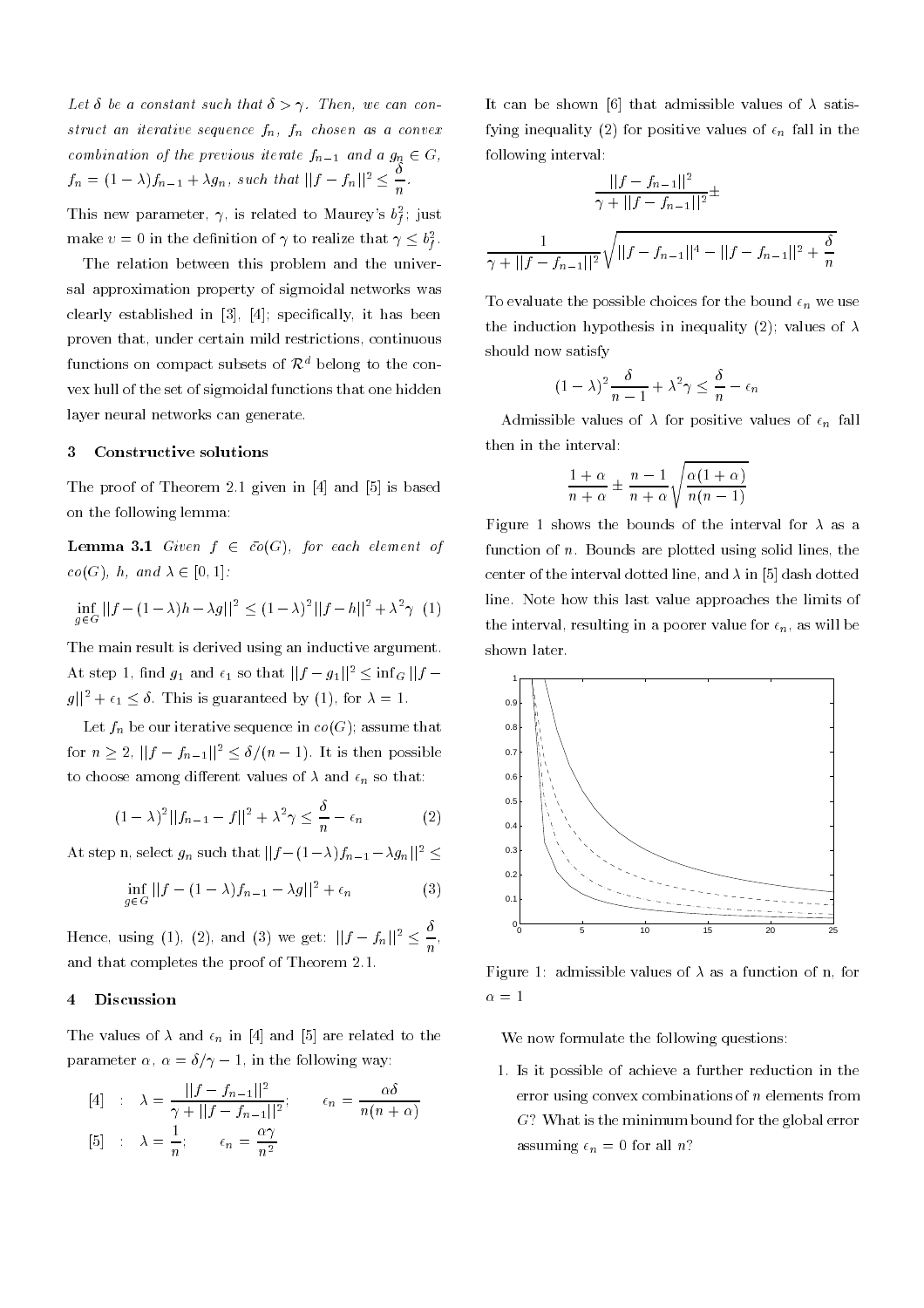- $\cdots$  is the optimal choice of  $\cdots$  as given a  $\beta$  so that  $\gamma$  is making making the quasioptimization problem at each step easier to solve
- For a prespecied partial error n what is the bound for the global approximation problem

Based on the assumptions made and in Lemma 
 let us formulate the problem again in a more general way: We look for a constructive approximation so that the overall error using  $n$  elements from  $G$  satisfies

$$
||f - f_n||^2 \le \frac{\delta}{b(n)}\tag{4}
$$

 $b(n)$  being a function of the parameter n which indicates  $\sum_{i=1}^n$  or our approximation  $\sum_{i=1}^n$  if  $\sum_{i=1}^n$ [3] and [5]) and  $\delta$  the parameter related to  $\gamma$  as defined before  $\mathbf{u} = \mathbf{u} \cdot \mathbf{v}$  ,  $\mathbf{v} = \mathbf{u} \cdot \mathbf{v}$  , we want to make  $\mathbf{u}$  $\epsilon_n$ , and the function  $b(n)$  so that:

$$
||f - f_n||^2 \leq \inf_{0 < \lambda < 1} \inf_{g \in G} ||f - (1 - \lambda)f_{n-1} + \lambda g||^2 + \epsilon_n
$$
  
\n
$$
\leq \inf_{0 < \lambda < 1} (1 - \lambda)^2 ||f - f_{n-1}||^2 + \lambda^2 \gamma + \epsilon_n
$$
  
\n
$$
\leq \inf_{0 < \lambda < 1} (1 - \lambda)^2 \frac{\delta}{b(n-1)} + \lambda^2 \gamma + \epsilon_n \quad (5)
$$
  
\n
$$
\leq \frac{\delta}{b(n)}
$$

 $\mathcal{L}$  integrate the last integral contribution of  $\mathcal{L}$  integrating integrating the last integrating integrating the last integrating integrating integrating integrating integrating integrating integrating integrati

$$
\inf_{0 < \lambda < 1} (1 - \lambda)^2 \frac{\delta}{b(n-1)} + \lambda^2 \delta + \epsilon_n - \lambda^2 \alpha \gamma \le \frac{\delta}{b(n)}
$$

This last expression represents the trade-off between the global error,  $\delta/b(n)$ , and the error at each of the subproblems, spr materials is no material proved that set ting  $\epsilon_n = \lambda^- \alpha \gamma$ , then, for a given  $\lambda$ , the best rate of convergence of the approximation which can be achieved measured in bibliographic and the second in the second interest of the control of the second in the second in the second in the second in the second in the second in the second in the second in the second in the second in  $\alpha$  , which minimizes  $\epsilon$ <sub>*n*</sub> for that rate of convergence is precisely the value given in  $[5]$ .

### Limits and Bounds of the Approximation 5

Looking back at expression  $(5)$ , we notice that, after using Lemma 
- we deal at each step with a quadratic problem in  $\lambda$ , which consists of minimizing

$$
Q(\lambda_n) = (1 - \lambda_n)^2 \frac{\delta}{b(n-1)} + \lambda_n^2 \gamma
$$

provided that the induction hypothesis (4) is satisfied for  $\kappa$  , we have introduced the notation  $\eta_l$  to stress the set variation of this parameter along the iterative process-

 $\mathcal{L}$  . The distribution of  $\mathcal{L}$  and  $\mathcal{L}$ 

$$
\lambda_n = \frac{(1 - \lambda_n)\delta}{\gamma b(n-1)} = \frac{1 + \alpha}{1 + \alpha + b(n-1)}\tag{6}
$$

$$
||f - f_n||^2 \le (1 - \lambda_n)^2 \left[ \frac{\delta}{b(n-1)} + \frac{(1+\alpha)\delta}{b^2(n-1)} \right] + \epsilon_n
$$
  
= 
$$
\frac{\delta}{1+\alpha+b(n-1)} + \epsilon_n = \frac{\delta}{b(n)} \qquad (7)
$$

$$
\epsilon_n = \frac{\delta \left[1 + \alpha + b(n-1) - b(n)\right]}{b(n)\left(1 + \alpha + b(n-1)\right)}\tag{8}
$$

We conclude that there is a fundamental limitation in the rate of convergence that can be achieved under the hypothesis made so far, namely:

$$
b(n) - b(n-1) \le 1 + \alpha = \frac{\delta}{\gamma}
$$

## Minimum Global Error

Assuming that we can solve the partial approximation problems at each step of the field from, so  $c_n = 0, n \geq 1$ , we have proved in [6] that the best rate of convergence  $t$  and can be obtained follows the law  $t$  of  $\theta$  ,  $\theta$  and inimimum value of the constant is  $c = \gamma$ .

Note that for this minimum to be reached we have

$$
\lambda = \frac{1+\alpha}{(1+\alpha)n} = \frac{1}{n}
$$

so the optimal convex combination would be the average of *n* elements from  $G$ , as in [5].

#### $5.2$ Fixing the rate of convergence

 $\mathbf{r}_\mathbf{n}$  and  $\mathbf{r}_\mathbf{n}$  and  $\mathbf{r}_\mathbf{n}$  and  $\mathbf{r}_\mathbf{n}$  and  $\mathbf{r}_\mathbf{n}$  are a set constants of  $\mathbf{r}_\mathbf{n}$ vergence rate was also discussed in  $[6]$ .

 $\mathbf{r}$  and vector  $\mathbf{r}$  is a solven optimization that  $\mathbf{r}$ problem the bound we perform the bound we can achieve for the form partial error at each step of the iteration process coin cides with Barron's bound, and is always greater than the bound found in  $[5]$ .

## 5.3 Fixing  $\epsilon_n$

Given the nonlinear character of the recursion involved in  $(7)$ , there is no analytical procedure to find a closed